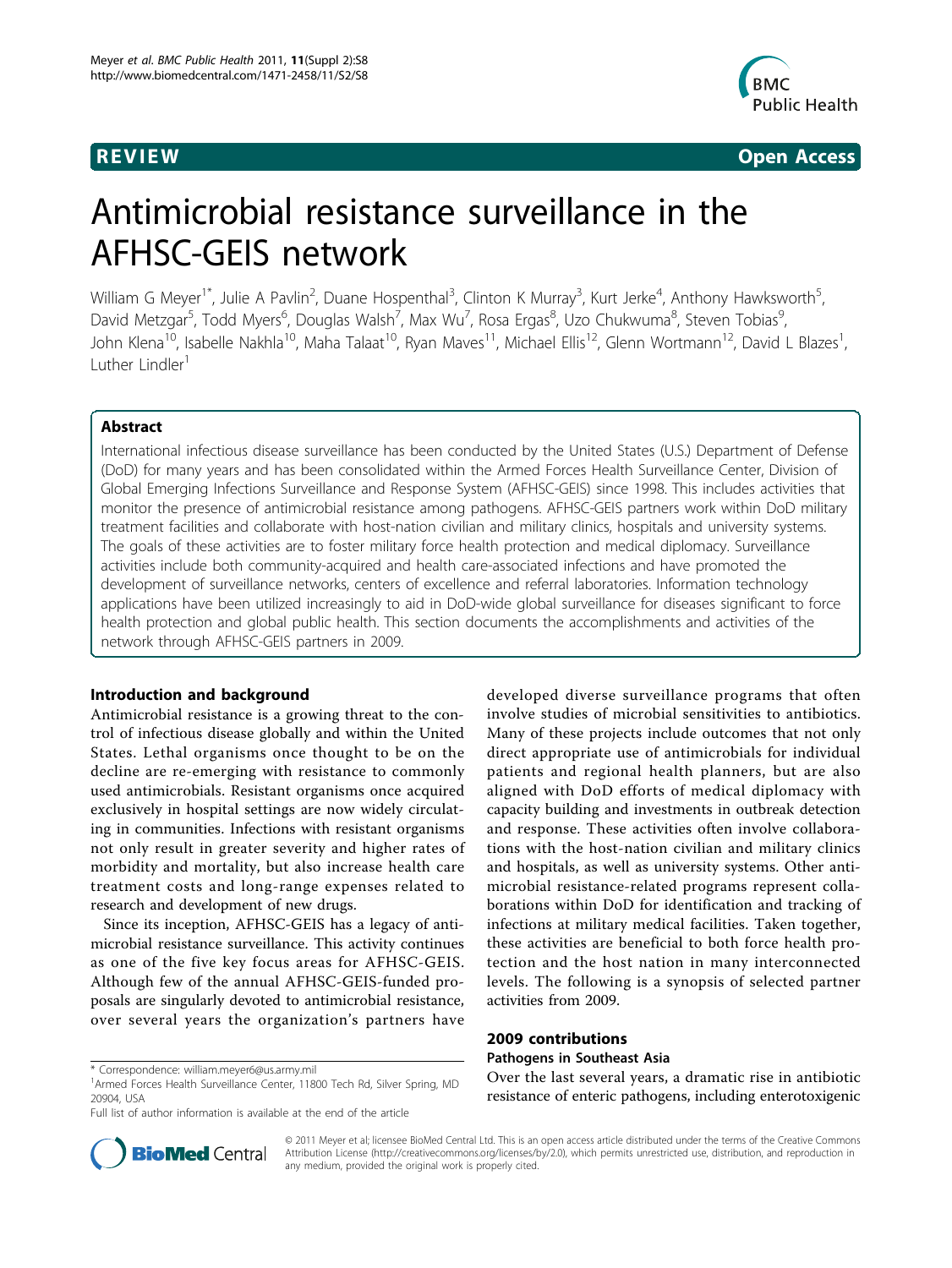Escherichia coli (ETEC), Shigella, Salmonella and Campylobacter has been documented in Southeast and South Asia [\[1](#page-6-0)]. Many hospitals and laboratories in this region lacked the essential infrastructure and capability to isolate and identify enteric pathogens and to reliably test antimicrobial resistance. Several U.S. Naval Medical Research Unit Number 2 (NAMRU-2) projects involved laboratory-based microbiologic surveillance of patients presenting for the care of febrile illnesses in host-nation civilian and military clinics and hospitals scattered around the regions. These efforts not only help determine the etiology of febrile illnesses and antimicrobial sensitivity patterns in these areas but also provide essential host-nation laboratory capacity building and training.

In an effort to determine the epidemiology and etiologies of acute febrile illness of unknown origin among persons seeking medical care in Cambodia, NAMRU-2 established a five-year hospital-based surveillance study commencing in December 2006. Depending on the patients' presenting complaints, nasal/throat swabs, serum samples, blood cultures, malaria smears and stool samples were obtained from 4,751 patients with fever at as many as nine different health care centers over the years. Although the most prevalent pathogens isolated among Cambodian patients were influenza, dengue and malaria, the studies also identified diseases such as leptospirosis, hantavirus and hepatitis A, B and E, as well as diseases caused by rickettsial infections. Bacterial organisms collected from these studies were analyzed for antimicrobial resistance. The surveillance also identified the first cases of multidrug-resistant Salmonella typhi with reduced susceptibility to fluoroquinolones in Cambodia [\[2](#page-7-0)].

Another NAMRU-2 effort, the Indonesian Pediatric Diarrhea Surveillance program, links six distinct geographic sites on five islands of the Indonesian archipelago. The ongoing multi-year collaborative effort has collected more than 12,000 specimens from patients with acute diarrhea symptoms. Bacterial pathogens were identified in 1,142 cases (11 percent), with *Campylobac*ter and Shigella species being the most prevalent etiologies isolated. Vibrio cholerae was the most common Vibrio species identified. Shigellosis was identified as the cause of diarrhea in 300 (2 percent) of the cases. Antimicrobial susceptibility testing of Shigella samples demonstrated very high levels of resistance to trimethoprim-sulfamethoxazole, often used as the first-line antibiotic to treat children with diarrhea in Indonesia [\[3](#page-7-0)].

Campylobacter species were identified in 314 cases of children presenting with diarrhea to participating hospitals and health clinics in Jakarta, Makassar and Mataram. Antimicrobial susceptibility testing to C. jejuni identified rates of ciprofloxacin resistance as high as 65 percent with several cases exhibiting macrolide resistance. Similar

patterns were observed for isolates of C. coli. An increase in minimum inhibitory concentrations (MIC) for several antibiotics, including ciprofloxacin, was found when analyzing results over the time span of specimen collections. NAMRU-2 implemented a real-time polymerase chain reaction (PCR) assay to discriminate between Campylobacter isolate wild-type and mutant alleles that can confer resistance to fluoroquinolones. The study found the majority of resistant isolates possessed this mutation. Several strains that were negative by PCR but resistant by MIC testing are being further characterized by sequence analysis of the quinolone resistance-determining region in an attempt to identify other novel mutations that may confer resistance [[3\]](#page-7-0).

### Cholera surveillance

Investigators at the U.S. Armed Forces Research Institute of Medical Sciences (AFRIMS) responded to a large outbreak of severe diarrhea that affected over 70,000 people in 2009. They found 52 percent of the 158 samples were positive for Vibrio cholera strain O1, 18 percent were heat-labile toxin-expressing ETEC and 13 percent were heat-stable toxin-expressing ETEC. All V. cholerae strains isolated from the outbreak were resistant to nalidixic acid and trimethoprim-sulfamethoxazole, but they were sensitive to tetracycline, ciprofloxacin, norfloxacin and ampicillin [\[4](#page-7-0)].

The V. cholerae and rotavirus reference center for the Middle East and Africa established by the U.S. Naval Medical Research Unit Number 3 (NAMRU-3) performed antibiotic sensitivity testing of 303 archived V. cholerae samples. The center's studies demonstrate widespread resistance to streptomycin, trimethoprimsulfamethoxazole and nalidixic acid. Resistance to ampicillin and chloramphenicol was observed only in isolates from Somalia, and resistance to tetracycline was limited to single isolates from Qatar and Somalia [[5\]](#page-7-0).

### Health care-associated pathogens

Health care-associated infections and antimicrobial resistance have emerged as important public health problems in both developed and resource-poor countries, as well as among DoD personnel. Increased surveillance in hospitals in developing countries may determine risk factors (e.g., overuse of antibiotics, counterfeit drugs or deficiencies in local patient management guidelines and policies) that are different from those in developed countries. This may also define high-risk medical practices and enable the hospitals to tailor and implement intervention plans to reduce infection rates in resourcelimited settings. These surveillance activities may become examples that other developing countries can follow in their attempts to reduce nosocomial infection rates and increase the safety of health care systems in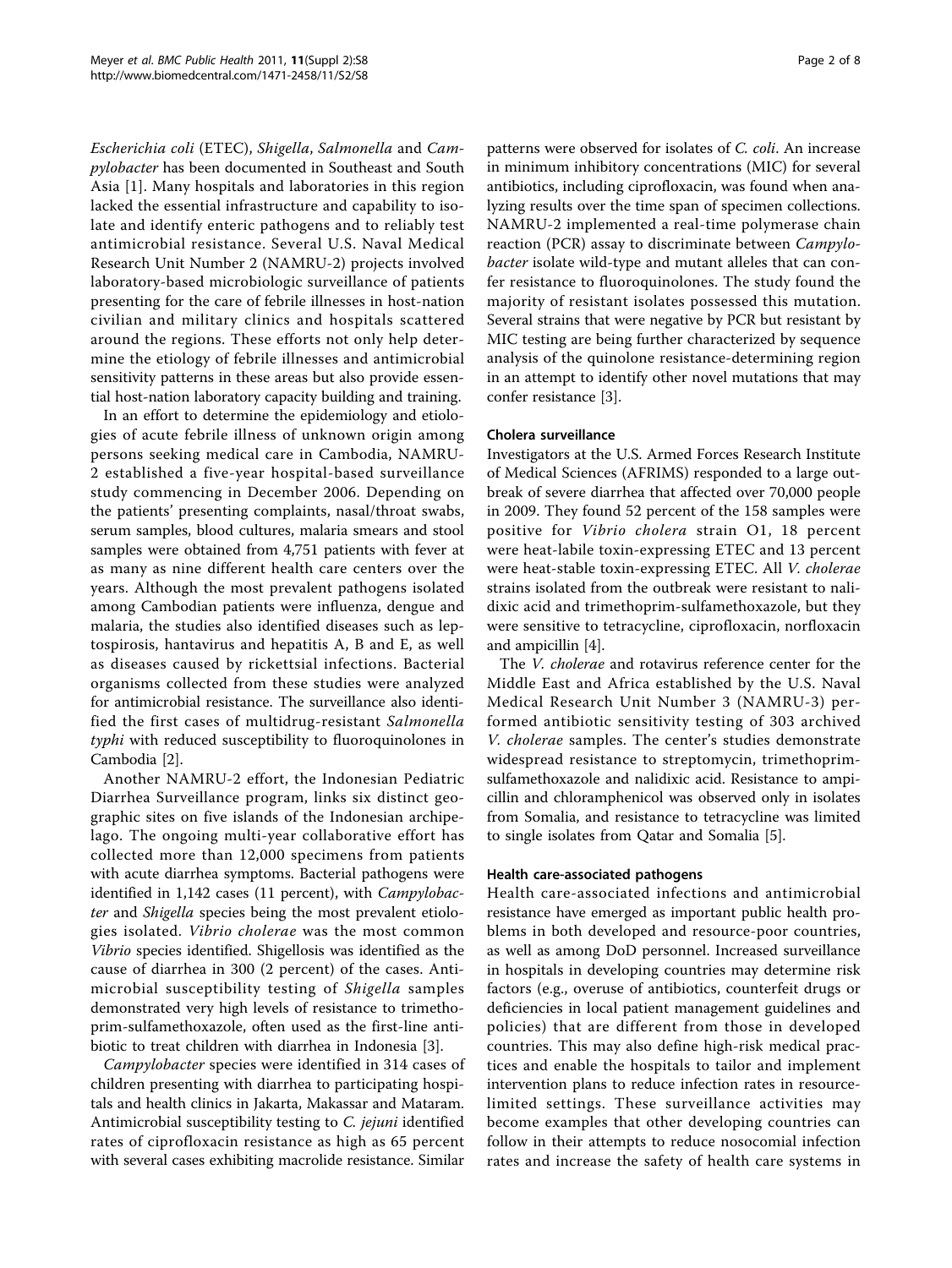regions where U.S. personnel and travelers visit frequently. Furthermore, knowledge about the genetic determinants of antimicrobial resistance can be very important for tailoring antibiotic policies and tracing the nosocomial spread of pathogens. Molecular characterization studies are essential tools that may help reduce nosocomial infection mortality rates and the cost of treating antibiotic-resistant infections, and limit inappropriate antibiotic use.

More than 30,000 U.S. military personnel have been wounded in action while serving in Iraq or Afghanistan [[6](#page-7-0)], and many of these patients are at risk for serious complications. Wound infections have been a common complication of these injuries and, as in previous wars, are often caused by gram-negative organisms. Minimal information is available about the mechanism of antimicrobial resistance of bacterial infections in Middle Eastern countries. Working with various regional hostnation partners, the laboratories have been able to document the geographic spread of antimicrobial resistance in common organisms. This vital information is used to effectively advise local and national health care leaders about necessary changes to antimicrobial formularies and provides important information on appropriate antibiotic treatment for troops deployed in the Middle East [[7\]](#page-7-0). Extended spectrum beta-lactamase-producing gramnegative rods and Acinetobacter baumannii are major causes of infections in health care settings. Many of these nosocomial infections are difficult to treat with antibiotics, and the antibiotic-resistant organisms that cause them are increasingly being seen in communityacquired infections [[8\]](#page-7-0).

In Egypt and Jordan, NAMRU-3 has been engaged in surveillance of health care-acquired infections and antimicrobial resistance with emphasis on intensive care units [[9\]](#page-7-0). Researchers analyzed 124 highly resistant gram-negative rods that were collected as part of this surveillance network. Isolates were characterized phenotypically by standard bacteriological procedures and antimicrobial susceptibility profiles were obtained using Clinical and Laboratory Standards Institute (CLSI) criteria. Major mechanisms of antimicrobial resistance in isolates confirmed as either extended-spectrum betalactamase-producing bacteria or Acinetobacter baumannii were further characterized by pulsed-field gel electrophoresis (PFGE), plasmid profiling, PCR amplification and DNA sequencing.

The resulting antimicrobial resistance profile classified 46 (37 percent) of the isolates as multidrug-resistant organisms. Nineteen isolates (15 percent) were resistant to imipenem and 20 (16 percent) were resistant to meropenem. Sixteen isolates (13 percent) were resistant to both carbapenems. All isolates were sensitive to colistin and were also sensitive or intermediately sensitive to minocycline. Antimicrobial resistance testing using the Etest® strip method indicated production of metallobeta-lactamase in 18 (14 percent) of isolates.

The NAMRU-3 surveillance of health care-acquired infections and antimicrobial resistance demonstrated that gram-negative organisms constituted the majority of isolates in both countries (61 percent in Egypt and 65.2 percent in Jordan) [\[8](#page-7-0)]. In Jordan, Klebsiella species were the most commonly isolated gram-negative pathogens (17.4 percent of all isolates), whereas in Egypt, Klebsiella species and A. baumannii were equally prevalent among the gram-negative bacilli with each organism accounting for 15.4 percent of the isolates. Not surprisingly, high rates of antimicrobial resistance were reported in hospitals in both countries. Extended-spectrum beta-lactamase producer rates among E. coli isolates were 64.3 and 66.7 percent in Egypt and Jordan, respectively. Klebsiella species showed extended-spectrum beta-lactamase producer rates of 57.1 percent in Egypt and 75 percent in Jordan. In Egypt, resistance of Pseudomonas aeruginosa to imipenem was 58.8 percent, and almost 88 percent of Staphylococcus aureus isolates were resistant to methicillin. The higher rates of antimicrobial resistance in specific intensive-care units (ICUs) encourage the establishment of better-informed antimicrobial use policies and implementation of stricter infection control practices. These mitigations help decrease antimicrobial resistance rates and reduce the risk of spread to the community.

### Acinetobacter infections

Antimicrobial-resistant strains of bacteria threaten U.S. military personnel deployed in the Middle East and Afghanistan from combat- and non-combat-related infections caused by these highly resistant pathogens [[10](#page-7-0)]. Acinetobacter baumannii-calcoaceticus complex, P. aeruginosa, Klebsiella and E. coli are common pathogens, but, compared to past wars, the acquisition of multidrug-resistant isolates appears to be signifi-cantly increased [[11](#page-7-0)]. A. baumannii is a common nosocomial challenge in Egypt and has emerged as one of the important opportunistic pathogens in hospitalized patients throughout the world. Additionally, these infections plague DoD and Veterans Affairs medical treatment facilities and contribute to prolonged hospital stays. Outbreaks of Acinetobacter infections are becoming increasingly common among patients in ICUs, surgical units and burn units [\[12](#page-7-0)].

The severe impact of an Acinetobacter outbreak on hospital operations requires a quick assessment of the potential spread of these infections. Comparison of A. baumannii PFGE patterns from Egypt with isolates collected at military treatment facilities in the U.S. showed high levels of genetic variability among collections. The majority of the Acinetobacter isolates cultured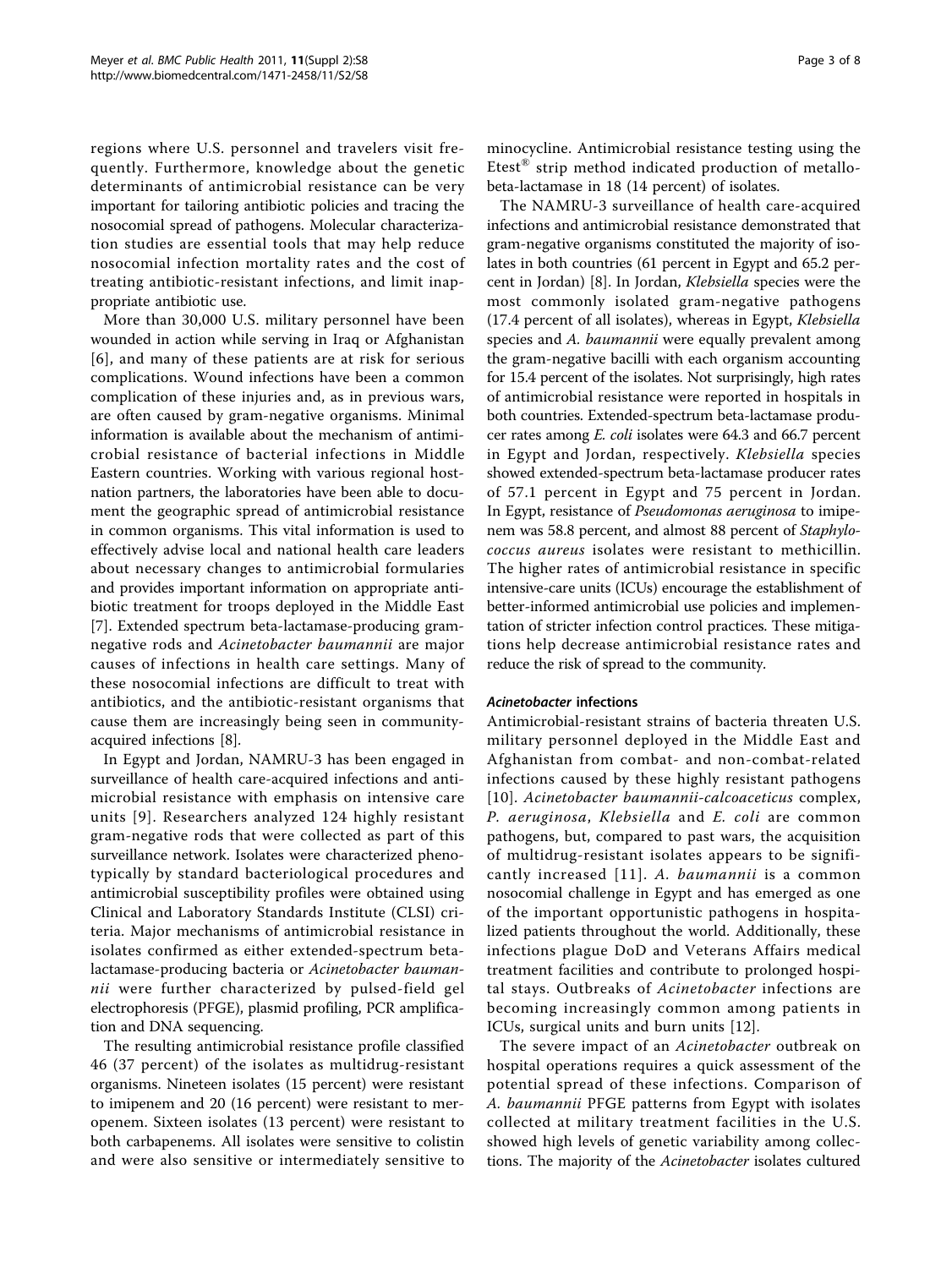from hospitalized injured personnel have been multidrug-resistant, limiting the use of some empiric antibiotics for treatment of wound infections [[11](#page-7-0)].

Continuous surveillance with genetic characterization of Acinetobacter is the ideal method to direct infectioncontrol measures or altering of antimicrobial regimens. Molecular genotyping of these isolates enhances infection control of personnel wounded in the Middle East and the possible nosocomial transmission of these organisms within the DoD hospital system. Characterization of the multi-drug resistant organisms via PFGE genotyping will help identify possible sources of infection and lead to strategies for employing appropriate antibiotics and isolation practices.

Landstuhl Regional Medical Center (LRMC) has an active surveillance protocol for A. baumannii. All incoming patients from Operation Iraqi Freedom, Operation Enduring Freedom and Africa are screened for colonization of Acinetobacter. Between October 2008 and March 2009, more than 500 A. baumannii isolates were processed. Three main clusters of 90 percent similarity were identified and account for 66 percent of the strains examined. This comparison of Acinetobacter genotypes significantly benefits infection control efforts by helping identify potential sources of spread, particularly those that occur during the evacuation chain from the battlefield to U.S.-based hospitals. This genotyping data has been used for infectious disease surveillance and infection control at LRMC and thereby improved total patient care.

In January 2009, an increase in the number of A. baumannii infections with similar antibiograms in the LRMC ICU was observed [[13\]](#page-7-0). The three strains were shown to be genotypically similar. While the actual source was not determined, the infection control team adopted additional measures, and further spread did not occur. The data from the Acinetobacter studies, including the PFGE, antibiotic susceptibility and plasmid profiling, will provide valuable information regarding the epidemiology and evolution of A. baumannii from the onset of Operation Iraqi Freedom.

Collection of this data allows researchers to identify strains of interest for further detailed molecular work (e.g., genome sequencing). The PFGE data collected at LRMC is shared with other military treatment facilities. The DiversiLab and PFGE data generated at LRMC allow AFHSC-GEIS and DoD to make more informed funding decisions by comparing the two systems in terms of cost, ease of use and quality of data.

A unique three-year collaborative effort championed by Dr. Luther Lindler, the GEIS Acinetobacter Surveillance Initiative, established standard operating procedures for PFGE of Acinetobacter species among laboratories at Brooke Army Medical Center (BAMC),

Walter Reed Army Institute of Research (WRAIR), Walter Reed Army Medical Center and LRMC. Some of the samples processed were sent to BAMC and WRAIR for comparison with the samples of all participating military treatment facilities. Some samples processed by each of the partner laboratories were sent to BAMC and WRAIR for analysis, generating a systematic collection of PFGE patterns-identified strains infecting DoD personnel. This enhanced the capabilities of DoD to determine the initial geographic location of contamination as well as the spread and prevention of virulent strains of gram-negative organisms originating from wound infections. Specific isolate information coupled with patient outcomes led to the identification of specific virulence factors within particularly virulent strains and guides the use of specific or novel antibiotic treatments [\[14](#page-7-0)].

#### Drug resistance studies at Brook Army Medical Center

The primary objective of the Center of Excellence for Leptospirosis at BAMC is developing reliable molecular diagnostic techniques based on PCR for the disease. The center has also assessed the antimicrobial therapies for leptospirosis using in vitro and in vivo models. After developing a calorimetric system to test antimicrobial resistance by an *in vitro* model to various leptospiral strains from around the world, the center has continued to collect novel strains from around the world to test while assessing a broad array of serovars against older and newer antimicrobial agents.

Antimicrobial agents that have been tested to date include older agents such as amikacin, cefazolin, ceftazidime, cephalexin, colistin, fosfomycin, gentamicin, metronidazole, minocycline, polymyxin, rifampin, sulfamethoxazole, tobramycin, trimethoprim, imipenem, and vancomycin [\[15](#page-7-0)-[18](#page-7-0)]. Newer and novel agents including tigecycline, doripenem, cethromycin, CEM-101 and CEM-102 also have been tested. In addition, the more active in vitro antimicrobial agents have been characterized further in a lethal hamster model for in vivo activity. This work has enabled the center to respond to specific requests by clinicians in the developing world to determine if older more commonly used antimicrobials not used in the U.S., such as chloramphenicol, have activity.

Additionally, BAMC has maintained a referral laboratory at the San Antonio Military Medical Center (Texas) to support DoD outbreak investigations and other epidemiological investigations and research. This center provides centralized molecular biology support to characterize multidrug-resistant bacteria pathogens and has been involved in multiple studies. BAMC developed a collaborative research relationship with Fort Sill (Oklahoma) to support a methicillin-resistant Staphylococcus aureus (MRSA) colonization study supported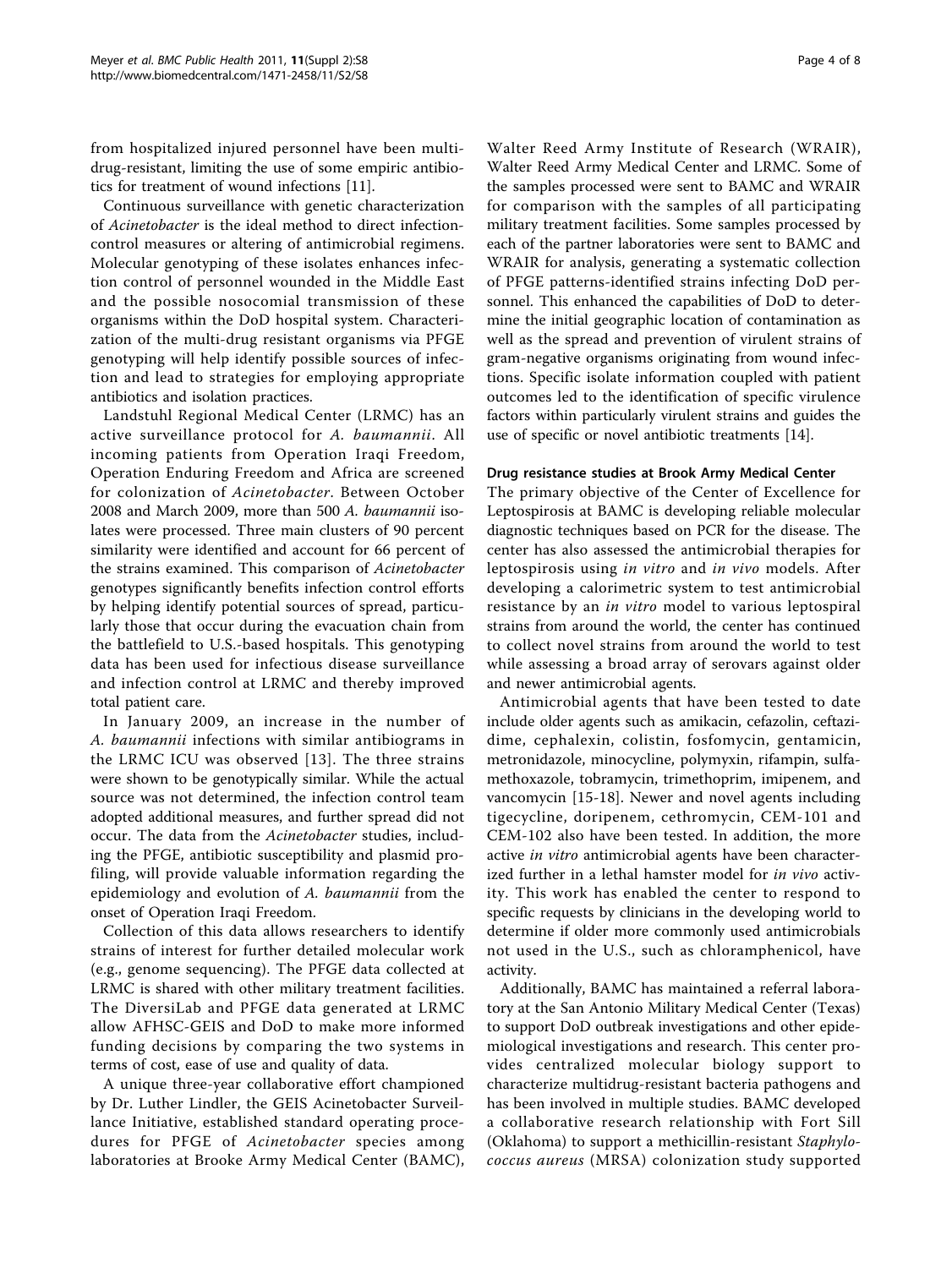through AFHSC-GEIS and an Infectious Disease Clinical Research Program-sponsored project of chlorhexidineimpregnated cloths to prevent skin and soft tissue infections in U.S. Marine officer candidates. Additionally, they performed resistance and virulence factor gene analysis for Klebsiella pneumonia and developed and analyzed numerous multidrug-resistant pathogens and possible outbreaks including analysis of MRSA isolates recovered from the U.S. Army Institute of Surgical Research burn unit during the past 25 years [[19,20\]](#page-7-0).

Further studies at BAMC evaluated the resistance mechanisms of Enterobacteriaceae as well as extendedspectrum beta-lactamase-producing Klebsiella isolates and their impact within a burn unit. They also studied the efficacy of topical agents for Klebsiella, Pseudomonas, MRSA, and Acinetobacter baumannii-calcoaceticus complex in the burn unit [[21](#page-7-0),[22\]](#page-7-0). These projects included the study of multidrug-resistant Klebsiella, Acinetobacter baumannii-calcoaceticus, and Pseudomonas infections over time within a patient and between patients. A major focus of the BAMC group is to further characterize antimicrobial activity against Acinetobacter baumannii-calcoaceticus complex [\[23](#page-7-0)].

Clinical laboratory testing methods and broth microdilution were used to define the susceptibility phenotypes of 107 single-patient isolates from blood and wound infections to 15 antimicrobial agents. Genetic relationships were determined by PFGE, and isolates were screened for selected resistance determinants. The isolates were resistant to an average of nine agents and four antimicrobial classes, with 92 percent meeting a definition of multidrug-resistance.

The most active agents were colistin ( $MIC<sub>90</sub> 0.5 \mu g/mL$ , 99 percent susceptible) and minocycline ( $MIC<sub>90</sub> 4 \mu g/mL$ , 90 percent susceptible). Carbapenems, traditionally reserved for multidrug-resistant infections, were relatively inactive (imipenem  $MIC<sub>90</sub> 0.5 \mu g/mL$ , 38 percent S). Fifty-two percent of isolates carried the OXA-23 carbapenemase, which substantially degraded the activity of imipenem (78.4 percent S without, versus 1.8 percent S with OXA-23 present). Rifampin has promising in vitro activity ( $MIC<sub>90</sub> 4 µg/mL$ ); however, no susceptibility breakpoints have been defined. Aminoglycosides also had very limited activity (amikacin  $MIC<sub>90</sub> \ge 256 \mu g/mL$ , 16.8 precent S; gentamicin MIC<sub>90</sub>  $\geq$ 32 µg/mL, 4.7 percent S; tobramycin MIC<sub>90</sub>  $\geq$  32 µg/mL, 27.1 percent S). Aminoglycoside-modifying enzymes were heterogeneous in these isolates, and poorly predictive of the aminoglycoside susceptibility phenotype.

Nearly half (49.5 percent) of the isolates carried the class 1 integron, a marker for the acquisition of cassettes containing multiple antimicrobial resistance genes. Of 107 isolates, 106 (99 percent) carried at least one resistance determinant. Significant inaccuracies were found in some clinical testing methods for tetracyclines, aminoglycosides and, to a lesser extent, carbapenems. Identifying the most prevalent resistance mechanisms, optimal susceptibility testing and judicious use of antimicrobial agents may help preserve the last remaining agents with activity against multidrug-resistant bacteria.

Overall these projects have enabled BAMC to leverage its various programs to collaborate with internal and external partners to improve treatment of combatrelated injury infections and multi-drug resistant infections by assessing local delivery of antibiotics in animal models and characterizing novel resistant bacteria. It has also enabled better characterization of multi-drugresistant infection rates throughout the military health care system from point of injury through tertiary care referral hospitals in the U.S.

### Antimicrobial resistance in military trainee populations

Another ongoing AFHSC-GEIS-supported activity at Naval Health Research Center (NHRC), San Diego, characterizes the clinical isolates of Streptococcus pyogenes from U.S. military basic trainees [[24\]](#page-7-0). Group A S. pyogenes (GAS) infections are common in young adults and may present clinically as pharyngitis, scarlet fever or invasive disease. GAS is also associated with post-infectious sequelae, including rheumatic heart disease and glomerulonephritis. Acute GAS infections remain susceptible to penicillin but resistance to macrolide antibiotics has been noted in recent years.

Antibiotics are frequently used for prophylaxis of recruits against infections; therefore characterization of GAS isolates is necessary in these populations. Ongoing surveillance since 1998 has demonstrated continued susceptibility to penicillin and low-level resistance to macrolides and other antibiotics in GAS isolates collected at nine recruit training sites.

Macrolide resistance is of particular concern because this class of antibiotics is often used for prophylaxis and treatment of individuals who are allergic to penicillin. NHRC tested 2,837 GAS isolates from recruits since the study's inception in 1998. Among 240 isolates collected in 2009, in comparison with previous annual studies, lower resistance was seen with erythromycin (6.6 percent), while higher resistance was seen for tetracycline (7.0 percent), clindamycin (4.3 percent), and levofloxacin (6.5 percent). Higher levofloxacin resistance was seen in 2009 at Marine Corps Recruit Depot, Parris Island (South Carolina) and higher clindamycin, erythromycin and tetracycline resistance was seen at Fort Benning (Georgia). Additionally, M protein gene (emm) typing of S. pyogenes performed by NHRC has demonstrated associations of certain emm types to resistance and virulence. Other *emm* types have been shown to be more likely associated with outbreaks among U.S. military trainees.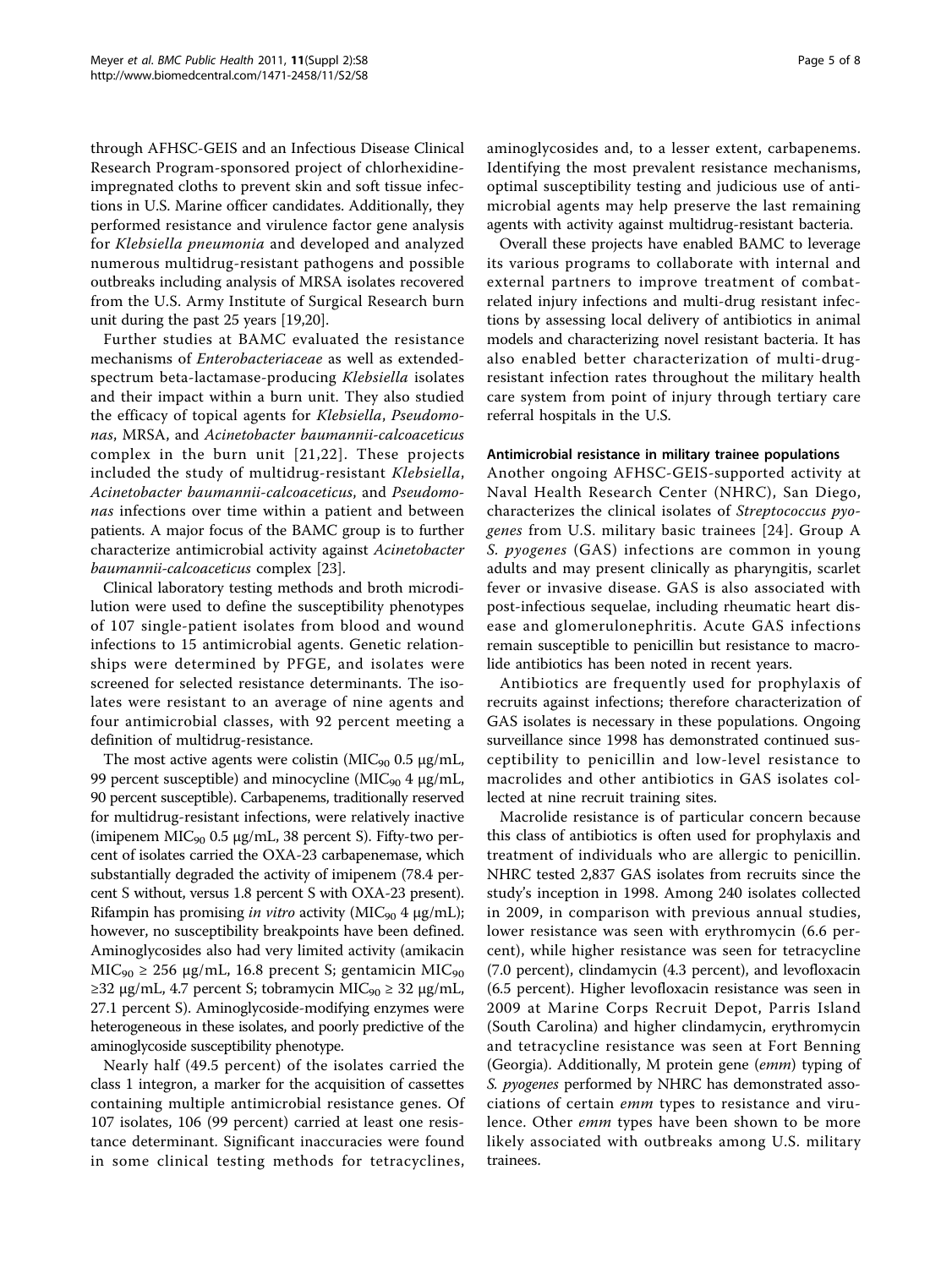Monitoring high-risk populations such as recruits for emergence of potentially virulent strains could lead to early interventions that may prevent outbreaks and reduce morbidity. The most common emm gene types among trainees were 3, 5, 44, 6 and 75. Emm type 75 was associated with increased levels of erythromycin resistance, but without apparent increased virulence. Emm type 5 was less common but is one of the potentially more virulent strains and was implicated in several outbreaks in 2006 and 2007. A high degree of correlation exists in the temporal distribution of strain patterns between multiple sites suggesting a concerted strain turnover pattern occurring on a larger scale.

These results demonstrated the sensitivity and specificity of a recently developed, rapid, high-throughput strain identification technology and provided the basis for a method of rapid inferential prediction of clinically relevant characteristics using rapid strain typing methods. This surveillance also provided information on circulating strains for GAS vaccine development initiatives.

### Electronic surveillance of antimicrobial resistance

A completely different approach using electronic data sources for antimicrobial resistance surveillance was undertaken by the Navy Marine Corps Public Health Center (NMCPHC). NMCPHC developed algorithms and tools to interpret Health Level 7 (HL7) data derived from the DoD Composite Health Care System for surveillance of diseases significant to public health [[25\]](#page-7-0). Use of this data for the surveillance of antibiotic resistance feeds data into BacLink and WHONET, tools developed by the World Health Organization (WHO). Using its experience with inpatient and outpatient encounter records, laboratory and pharmacy data, and other medical and personnel databases, NMCPHC explored trends in disease burden and antibioticresistant microorganisms.

The DoD-wide HL7 electronic microbiology laboratory data were restructured to rapidly identify and monitor emerging antimicrobial resistance in organisms, such as A.baumannii, K. pneumoniae, P. aeruginosa and other pathogens of public health concern. The HL7 data stream provides an opportunity for active surveillance of trends in antibiotic resistance and near-real-time response to significant health threats, especially in highrisk populations.

These capabilities were used to enhance surveillance and understanding of trends in emerging pathogens and antibiotic resistance as well as to answer requests for information about invasive MRSA and S. pneumoniae in the Military Health System beneficiary population and describe skin and soft tissue infections among DoD members. More than 175,000 skin and soft tissue cases were identified among DoD active-duty military service

member medical encounters between October 2006 and May 2008.

Seventy-four percent of cultured skin and soft tissue infection cases were associated with S. aureus, followed by coagulase-negative Staphylococcus (6 percent), E. coli (2 percent), P. aeruginosa (1 percent) and Proteus mirabilis (1 percent). More than half of the S. aureus isolates tested for oxacillin sensitivity were defined as MRSA. MRSA isolates were not only resistant to oxacillin but also to erythromycin (90 percent). Methicillinsensitive S. aureus (MSSA) isolates were sensitive to other commonly-used antibiotics, including trimethoprim-sulfamethoxazole and vancomycin. HL7 outpatient pharmacy data showed that the antibiotics used to treat both types of infection were very similar; trimethoprimsulfamethoxazole was prescribed frequently for both MRSA (67 percent) and MSSA (52 percent).

The first iteration of an NMCPHC antimicrobialresistant organism surveillance website displays antibiograms and high-profile organism counts, as well as similar data broken out by service and region [[26](#page-7-0)]. The project includes the use of WHONET to generate facility-specific, DoD-wide and regional antibiograms for comparison and assessment of trends external to their own patient populations. The methodology used to restructure antimicrobial data was validated by comparing the sensitivity profiles prepared by military treatment facilities to the NMCPHC sensitivity profiles from the restructured data. The validation process is ongoing.

The importance of electronic surveillance is demonstrated further in the NMCPHC analysis of the study, Acinetobacter species Infections: Trends in Active-Duty Servicemembers. The investigation identified more than 6,300 Acinetobacter isolates found in 2,467 DoD activeduty servicemembers between 2005 and 2008. Acinetobacter species isolates from wound specimens made up 34 percent of active-duty servicemember isolates (n=2,138) and showed levels of susceptibility between 45 percent and 80 percent to all of the commonly prescribed antibiotics reviewed throughout the study time period; 95 percent of these isolates were Acinetobacter baumannii-calcoaceticus complex [\[25](#page-7-0)].

Isolates identified from blood specimens made up 6.5 percent of all active-duty service member isolates (n=409). Overall susceptibility of these isolates to amikacin was 36 percent, imipenem susceptibility was 57 percent and colistin susceptibility was 33 percent. Meropenem results for these isolates were quite limited, with only 15 isolates tested and an overall susceptibility of 7 percent [[25\]](#page-7-0).

A similar electronic study of upper respiratory infections and antibiotic resistance among U.S. Navy recruits with upper respiratory infection-associated medical encounters and microbiology records document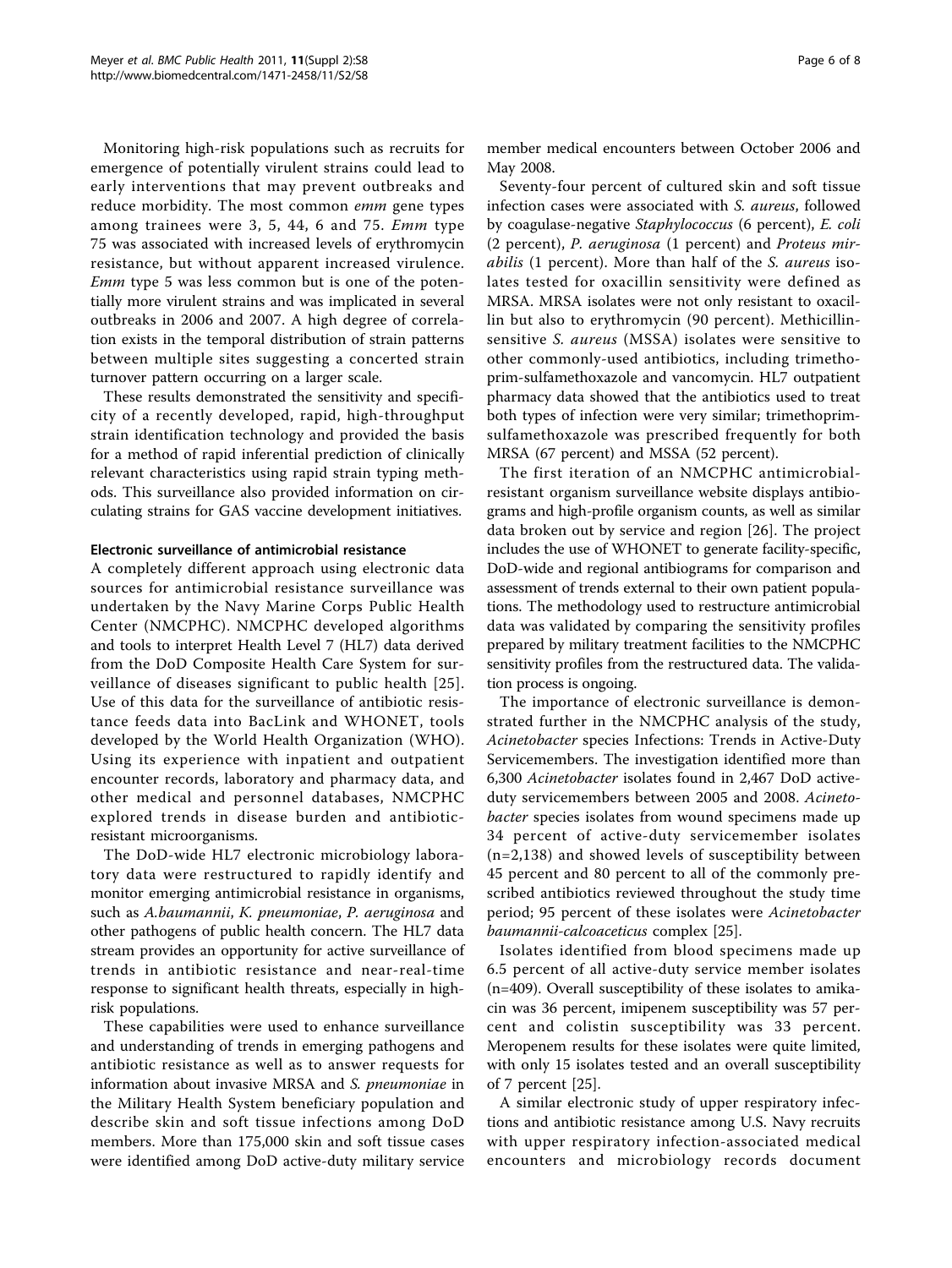<span id="page-6-0"></span>isolation of Streptococcus in 92 percent and P. aerugi-nosa in 3 percent of 1,022 laboratory specimens [[25](#page-7-0)].

### Future direction and initiatives

Since the inception of DoD-GEIS and now AFHSC-GEIS, multiple partners have studied various aspects of antimicrobial resistance with a multitude of methods. This section documents the 2009 partner accomplishments and activities.

The increasing prevalence of emerging antimicrobialresistant infections remains one of the greatest threats to global health and will continue to be a major concern for AFHSC-GEIS. To successfully counter this threat, the global network will need to be united and coordinated. The three-year GEIS Acinetobacter Surveillance Initiative demonstrated the value of standardized operating procedures and central specimen archives in expanding the knowledge base for these unique, but all too common, infections. AFHSC-GEIS-funded partners will need to develop closer collaborations to best understand the various components involved with global antibiotic-resistant organism surveillance. AFHSC-GEIS has begun initiatives such as subject matter expert steering committees to better direct and coordinate funded proposals as a means of identifying surveillance gaps, avoiding redundancies and assuring state-of-the art technologies.

The creation of an Antimicrobial-Resistant Organism Steering Committee is planned for fiscal year 2011 and will help develop a unified global surveillance plan to combat this common enemy. Increased and sustained surveillance capabilities that can rapidly identify genetic and phenotypic patterns of resistance are essential tools for surveillance in the ever-changing field of microbiology and antimicrobial resistance.

The ability to track antimicrobial resistance in organisms causing disease in DoD beneficiaries is essential for infectious disease and public health leaders to formulate policy and determine appropriate actions for mitigation. AFHSC-GEIS will continue to fund studies that increase its knowledge of the forces and mechanisms that create resistant organisms so that the battle against antimicrobial resistance can be waged more effectively.

### Conclusion

Infectious diseases have always been a major threat to U.S. military forces and global public health. Antimicrobial resistance surveillance has been a pillar of military force health protection and global public health for AFHSC-GEIS since its creation in 1998. AFHSC-GEIS funding has enhanced the ability of partner laboratories to maintain robust infectious disease surveillance.

A significant spin-off of these efforts is the acquisition of multiple isolates of microorganisms infecting patients from various regions of the world which can be further analyzed for antimicrobial resistance. The rate and spread of antimicrobial resistance can be tracked and helps to direct patient care, antibiotic prescribing practices and national policy.

To better understand the global picture of infectious disease, it is essential to use standardized nomenclature and laboratory procedures in order to correctly identify the causative microorganisms. Additionally, the various reports must be collated if the data is to be relevant to DoD populations spread around the world. AFHSC-GEIS-funded partners have continued to contribute greatly to essential research and development of techniques that further the investigation of disease causing organisms. Rapidly changing technologies and computer applications speed the process of analysis of the organisms and allow more educated and informed policies and interventions to better treat and prevent infectious disease threats. This report has provided a synopsis of recent antimicrobial resistance surveillance accomplishments achieved by AFHSC-GEIS partners.

#### Acknowledgements

The authors wish to thank the numerous individuals who perform surveillance as part of the AFHSC-GEIS global network, including all individuals in the Ministries of Health and Ministries of Defense of partner nations whose efforts have contributed to the success of the network. The opinions stated in this paper are those of the authors and do not represent the official position of the U.S. Department of Defense. This article has been published as part of BMC Public Health Volume 11 Supplement 1, 2011: Department of Defense Global Emerging Infections Surveillance and Response System (GEIS): an update for 2009. The full contents of the supplement are available online at [http://www.](http://www.biomedcentral.com/1471-2458/11?issue=S2) [biomedcentral.com/1471-2458/11?issue=S2.](http://www.biomedcentral.com/1471-2458/11?issue=S2)

#### Author details

<sup>1</sup> Armed Forces Health Surveillance Center, 11800 Tech Rd, Silver Spring, MD 20904, USA. <sup>2</sup> Armed Forces Research Institute of Medical Sciences, 315/ 6 Rajavithi Road, Bangkok, Thailand 10400. <sup>3</sup> Brooke Army Medical Center, 3871 Roger Brooke Drive, Fort Sam Houston, TX 78234-6200, USA. <sup>4</sup>Landstuhl Regional Medical Center, Department of Immunology, CMR 402, Box 483, APO AE 09180, USA. <sup>5</sup>Naval Health Research Center, 140 Sylvester Road, San Diego, CA 92106, USA. <sup>6</sup>National Naval Medical Center, 8901 Wisconsin Avenue, Bethesda, MD 20889, USA. <sup>7</sup>U.S. Army Medical Research Unit-Kenya U.S. Embassy, ATTN: MRU, United Nations Avenue, Post Office Box 606, Village Market, 00621 Nairobi, Kenya. <sup>8</sup>U.S. Navy and Marine Corps Public Health Center, 620 John Paul Jones Circle, Suite 1100, Portsmouth, VA 23708, USA. <sup>9</sup>U.S. Naval Medical Research Unit Number 2, Kompleks Pergudangan DEPKES R.I., JI. Percetakan Negara II Number 23, Jakarta, 10560, Indonesia. <sup>10</sup>U.S. Naval Medical Research Unit Number 3, Extension of Ramses Street, Adjacent to Abbassia Fever Hospital, Postal Code 11517, Cairo, Egypt. <sup>11</sup>U.S. Naval Medical Research Center Detachment, Centro Medico Naval "CMST," Av. Venezuela CDRA 36, Callao 2, Lima, Peru. <sup>12</sup>Walter Reed Army Medical Center, 6900 Georgia Avenue Northwest, Washington, DC 20307, USA.

#### Competing interests

The authors declare that they have no competing interests.

Published: 4 March 2011

#### References

1. Tjaniadi P, Lesmana M, Subekti D, Machpud N, Komalarini S, Santoso W, Simanjuntak CH, Punjabi N, Campbell JR, Alexander WK, Beecham HJ 3rd, Corwin AL, Oyofo BA: [Antimicrobial Resistance Of Bacterial Pathogens](http://www.ncbi.nlm.nih.gov/pubmed/12887025?dopt=Abstract)